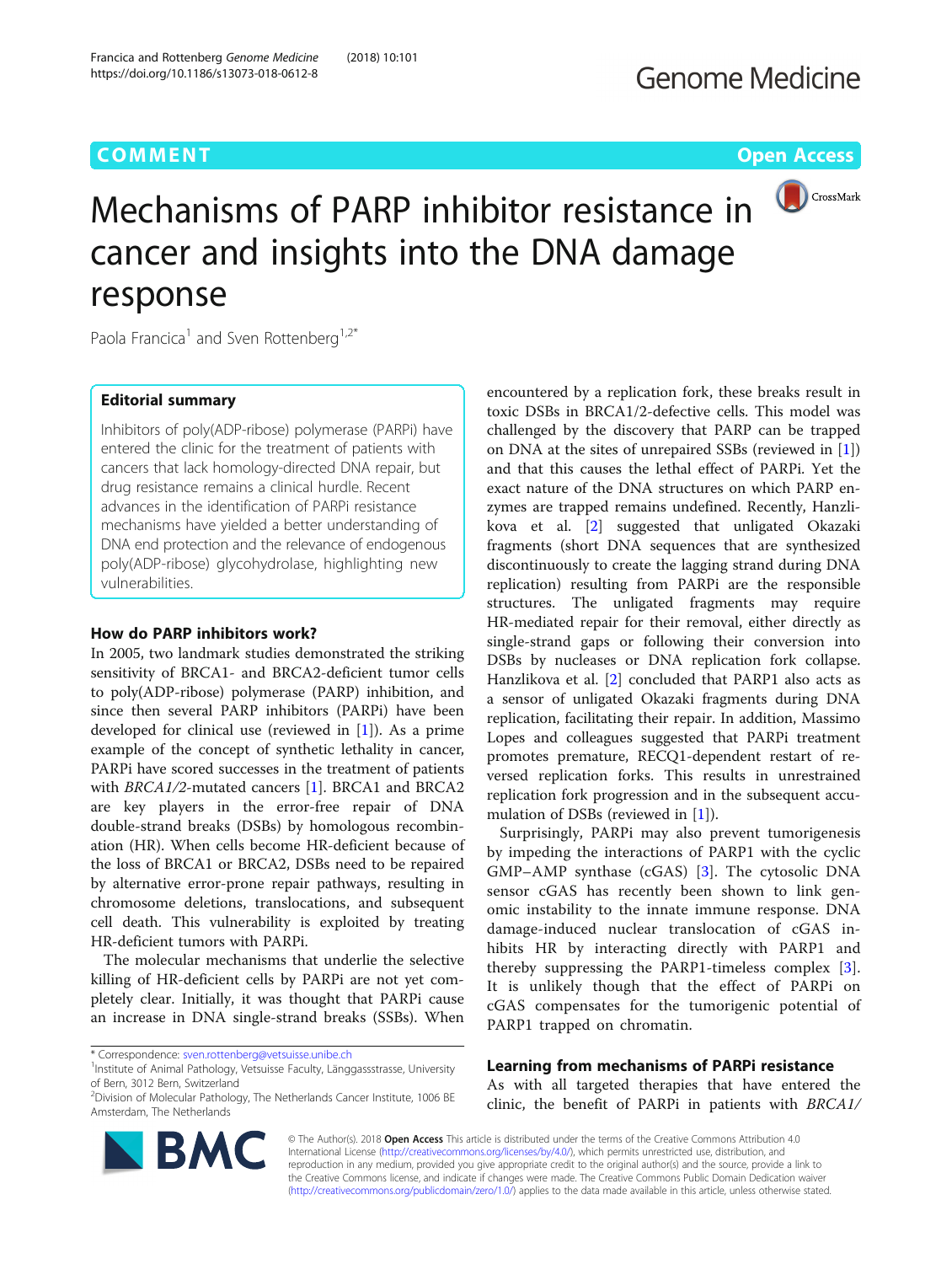2-mutated tumors is counteracted by the emergence of drug resistance (reviewed in  $[1]$  $[1]$ ). Understanding the underlying mechanisms may not only be useful for attempts to counteract PARPi resistance; this knowledge has also yielded novel insights into basic mechanisms of the DNA damage response. Among the resistance mechanisms identified to date, (partial) restoration of homologydirected DNA repair is frequently observed in various model systems and in patients, highlighting the HR defect as the Achilles heel for PARPi (reviewed in [[1\]](#page-2-0)).

An obvious mechanism of HR restoration is the reactivation of BRCA1/2 function as a result of secondary genetic alterations (reviewed in [\[1\]](#page-2-0)). More intriguing are mechanisms of BRCA1-independent partial HR restoration: first, this type of HR restoration was shown to occur owing to inactivation of the p53-binding protein 1 (53BP1) (reviewed in [\[1](#page-2-0)]). 53BP1 plays a crucial role in maintaining the balance between HR and non-homologous end joining (NHEJ), which is shifted toward NHEJ in BRCA1-deficient cells. Mechanistically, 53BP1 promotes NHEJ by inhibiting the extensive nucleolytic resection of DNA termini required for HR repair. Hence, loss of 53BP1 function facilitates BRCA1-independent end resection and conveys PARPi resistance. Follow-up studies identified that the inactivation of downstream factors of 53BP1-mediated repair, such as RIF1 and REV7, also results in the restoration of DNA end resection and thereby promotes homology-mediated repair (reviewed in [[1](#page-2-0)]). However, the ultimate effectors of the 53BP1 pathway responsible for DNA end protection remain unknown.

Recently, several groups have identified the molecular mechanisms by which 53BP1 mediates its function in DNA repair (reviewed in [\[1\]](#page-2-0)). Using ascorbate peroxidasebased proximity labeling or functional genetic screens for PARPi resistance factors in BRCA1-deficient cells, a new 53BP1 effector complex called shieldin was discovered. This complex comprises C20orf196 (also known as SHLD1), FAM35A (SHLD2), CTC-534A2.2 (SHLD3) and REV7. Shieldin functions as a downstream effector in the 53BP1 pathway by restraining DNA end resection. Mechanistically, the shieldin complex localizes directly to DSB sites and its loss impairs NHEJ, leads to defective immunoglobulin class switching, and causes hyper-resection. Mutations in genes that encode the shieldin subunits cause PARPi resistance in BRCA1-deficient cells but not in BRCA2-deficient cells. Ghezraoui et al. [\[4](#page-2-0)] found that shieldin is involved in distinct DSB repair activities of the 53BP1 pathway: it is essential for DNA end protection and NHEJ during class-switch recombination, but it is dispensable for REV7-dependent interstrand cross-link repair.

Another factor that regulates 53BP1-dependent NHEJ is DYNLL1 [\[5](#page-2-0)]. Binding of DYNLL1 to 53BP1 stimulates its recruitment to DSB sites, and stabilizes its interaction with DNA damage-associated chromatin. Moreover, He et al. [\[6](#page-2-0)] found that DYNLL1 also binds to MRE11 to limit DNA end resection in BRCA1-deficient cells. Given its role in the degradation of reversed replication forks, it would be interesting to investigate whether MRE11 inhibition by DYNLL1 binding also protects replication forks, similar to the loss of PTIP (reviewed in [\[1](#page-2-0)]).

Moreover, we and others found that PARPi resistance in BRCA1-deficient cells is caused by the loss of the CTC1– STN1–TEN1 (CST) complex, suggesting that CST–Polαmediated fill-in helps to control the repair of DSBs by the 53BP1-RIF1-REV7-Shieldin pathway [\[7](#page-2-0), [8\]](#page-2-0). Although it remains to be established whether CST-mediated inhibition of end resection at non-telomeric DSBs is dependent on Polα, the CST complex might contribute to preventing resection at DSBs in addition to its role in telomere maintenance.

In contrast to these mechanisms of partial HR restoration in BRCA1-deficient cells, HR-independent resistance to PARPi has been enigmatic. However, Gogola et al. [[9](#page-2-0)] recently made an interesting observation. They combined genetic screens with multi-omics analysis of matched PARPi-sensitive and -resistant Brca2-mutated mouse mammary tumors and observed that loss of PAR glycohydrolase (PARG), the main enzyme responsible for degrading nuclear PAR, was involved in a major resistance mechanism [\[9](#page-2-0)]. Our data show that endogenous PARG activity is crucial for the success of PARPi therapy and that PARG suppression restores PARP1 signaling upon PARPi treatment. Hence, PARG activity may be another useful predictive marker for PARPi therapy.

Intriguingly, HR restoration was not observed in BRCA2-deficient tumor cells that acquired PARPi resistance  $(9)$  and unpublished). These data raise the question of whether BRCA1 is less essential than BRCA2 for homology-directed DNA repair. To date, our data show that loss of the 53BP1-RIF1-REV7-Shieldin-CST pathway only partially restores BRCA1 deficiency. It remains to be shown whether loss of members of this pathway can be fully compensated for in mice with a complete Brca1 depletion.

## Implications for translation into the clinic

Despite the plethora of PARPi resistance mechanisms, there is also hope: the analysis of PARPi resistance mechanisms revealed new vulnerabilities that can be exploited therapeutically. For instance, we and others have shown that loss of the 53BP1-RIF1-REV7-Shieldin-CST pathway in PARPi-resistant BRCA1-deficient cells results in hypersensitivity to ionizing radiation [\[10,](#page-2-0) [11](#page-2-0)]. This is most probably due to the role of this pathway in NHEJ: in contrast to PARPi, DSB induction by ionizing radiation is less dependent on the S phase of the cell cycle and therefore relies more on repair through the NHEJ pathway than on